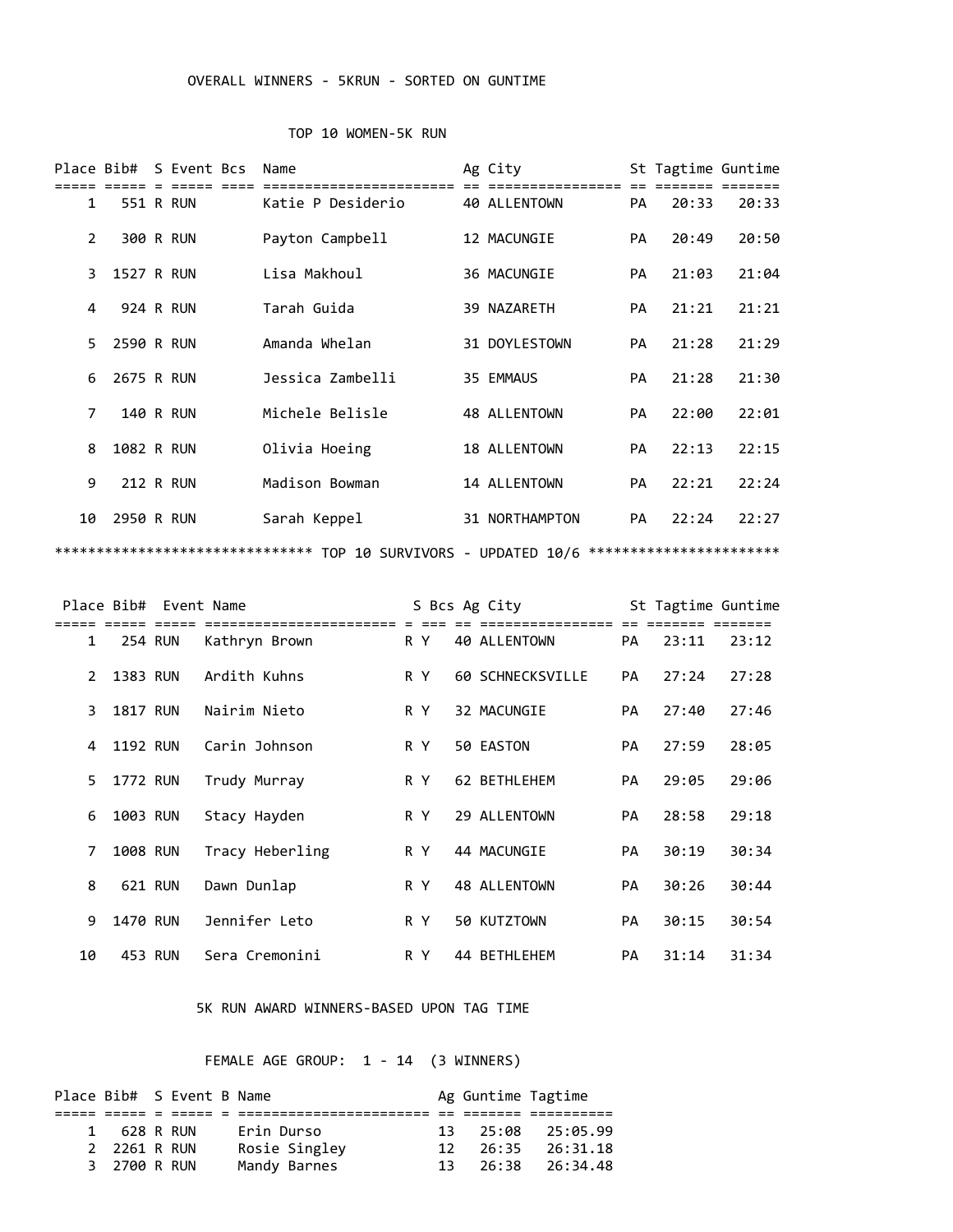| 4              | 2368 R RUN               |     |                                           | Madison Stout                     | 14       | 27:17              | 27:07.35             |
|----------------|--------------------------|-----|-------------------------------------------|-----------------------------------|----------|--------------------|----------------------|
| 5              | 2179 R RUN               |     |                                           | Callie Searls                     | 11       | 27:33              | 27:23.62             |
|                |                          |     |                                           |                                   |          |                    |                      |
|                |                          |     |                                           | FEMALE AGE GROUP:<br>15 - 19      |          | (3 WINNERS)        |                      |
|                | Place Bib#               |     | S Event B Name<br>===== = ===== = ======= |                                   |          | Ag Guntime Tagtime |                      |
| 1              | 1022 R RUN               |     |                                           | Anna Heikkila                     | 17       | 24:07              | 23:57.07             |
| 2              |                          |     | 438 R RUN                                 | Julia Cote                        | 15       | 24:38              | 24:34.66             |
| 3              | 2778 R RUN               |     |                                           | Miranda Gulycz                    | 16       | 25:04              | 25:01.60             |
| 4              | 2206 R RUN               |     |                                           | Patrisha Shak                     | 15       | 25:04              | 25:01.94             |
| 5              | 2960 R RUN               |     |                                           | Emmie Janis                       | 18       | 25:15              | 25:13.02             |
|                |                          |     |                                           | FEMALE AGE GROUP:<br>20 - 24      |          | (3 WINNERS)        |                      |
| Place Bib#     |                          |     | S Event B Name                            |                                   |          | Ag Guntime Tagtime |                      |
|                | ===== =====              | $=$ |                                           | ===== = ========================= |          |                    |                      |
| 1<br>2         | 416 R RUN                |     |                                           | Alyson` Consalvo                  | 24       | 25:03              | 24:58.42             |
| $\overline{3}$ | 2352 R RUN<br>1757 R RUN |     |                                           | Kendyl Stickel<br>Rachel Moyer    | 23<br>24 | 26:49              | 26:43.22<br>28:12.61 |
| $\overline{4}$ | 2378 R RUN               |     |                                           | Marisa Strunk                     | 24       | 28:24<br>28:33     | 28:21.36             |
| 5              | 2844 R RUN               |     |                                           | Kristen Olsen                     | 24       | 29:46              | 29:27.90             |
|                |                          |     |                                           | FEMALE AGE GROUP: 25 - 29         |          | (3 WINNERS)        |                      |
| Place Bib#     |                          |     | S Event B Name                            |                                   |          | Ag Guntime Tagtime |                      |
|                |                          |     |                                           |                                   |          |                    |                      |
| 1              | 1027 R RUN               |     |                                           | Emily Heiser                      | 26       | 25:28              | 25:23.82             |
| $\overline{2}$ | 1607 R RUN               |     |                                           | Lauren McCullion                  | 26       | 26:36              | 26:27.19             |
| 3              | 2353 R RUN               |     |                                           | Morgan Stickel                    | 25       | 26:49              | 26:43.15             |
| 4              | 1351 R RUN               |     |                                           | Beth Ann Krall                    | 27       | 27:19              | 27:11.84             |
| 5              | 2984 R RUN               |     |                                           | Nicole Flynn                      | 27       | 27:47              | 27:40.88             |

FEMALE AGE GROUP: 30 - 34 (3 WINNERS)

| Place Bib# S Event B Name |              |  |                   |      | Ag Guntime Tagtime |                |
|---------------------------|--------------|--|-------------------|------|--------------------|----------------|
|                           |              |  |                   |      |                    |                |
|                           | 1 2756 R RUN |  | Jena Foley        | 30.  |                    | 23:23 23:15.28 |
|                           | 2 1718 R RUN |  | Alexandra Mindler | 34   | 23:52              | 23:48.29       |
|                           | 3 2071 R RUN |  | Sarah Roth        | 30   |                    | 24:04 23:57.11 |
|                           | 4 1054 R RUN |  | Jenna Hersh       | 34   | 24:32              | 24:28.15       |
|                           | 5 2869 R RUN |  | Allison Scanlon   | 30 - |                    | 24:33 24:30.62 |

FEMALE AGE GROUP: 35 - 39 (3 WINNERS)

|    | Place Bib# S Event B Name |  |                   |      | Ag Guntime Tagtime |          |
|----|---------------------------|--|-------------------|------|--------------------|----------|
|    |                           |  |                   |      |                    |          |
|    | 1 2946 R RUN              |  | Jennifer Finnegan | 36 - | 22:38              | 22:34.69 |
|    | 2 2531 R RUN              |  | Erin Waltman      | 37   | 22:44              | 22:42.02 |
|    | 3 2452 R RUN              |  | Molly Trexler     | 38.  | 23:56              | 23:52.32 |
|    | 4 1450 R RUN              |  | Chelsea Leiner    | 39   | 24:08              | 24:03.74 |
| 5. | 244 R RUN                 |  | Catherine Brisson | 35.  | 25:42              | 25:38.96 |

FEMALE AGE GROUP: 40 - 44 (3 WINNERS)

|              | Place Bib# S Event B Name |                  |     | Ag Guntime Tagtime |          |
|--------------|---------------------------|------------------|-----|--------------------|----------|
|              |                           |                  |     |                    |          |
| 1 1455 R RUN |                           | Joanne Lentoski  | 43. | 22:38              | 22:35.84 |
| 2 2424 R RUN |                           | Jenha Tighe      | 40  | 23:13              | 23:09.59 |
| 3 743 R RUN  |                           | Christina Fogel  | 40. | 24:22              | 24:17.89 |
| 4 1103 R RUN |                           | Kelly Holub      | 43. | 25:40              | 25:07.09 |
| 5 2680 R RUN |                           | Jennifer Zellner |     | 44 25:11           | 25:07.52 |

FEMALE AGE GROUP: 45 - 49 (3 WINNERS)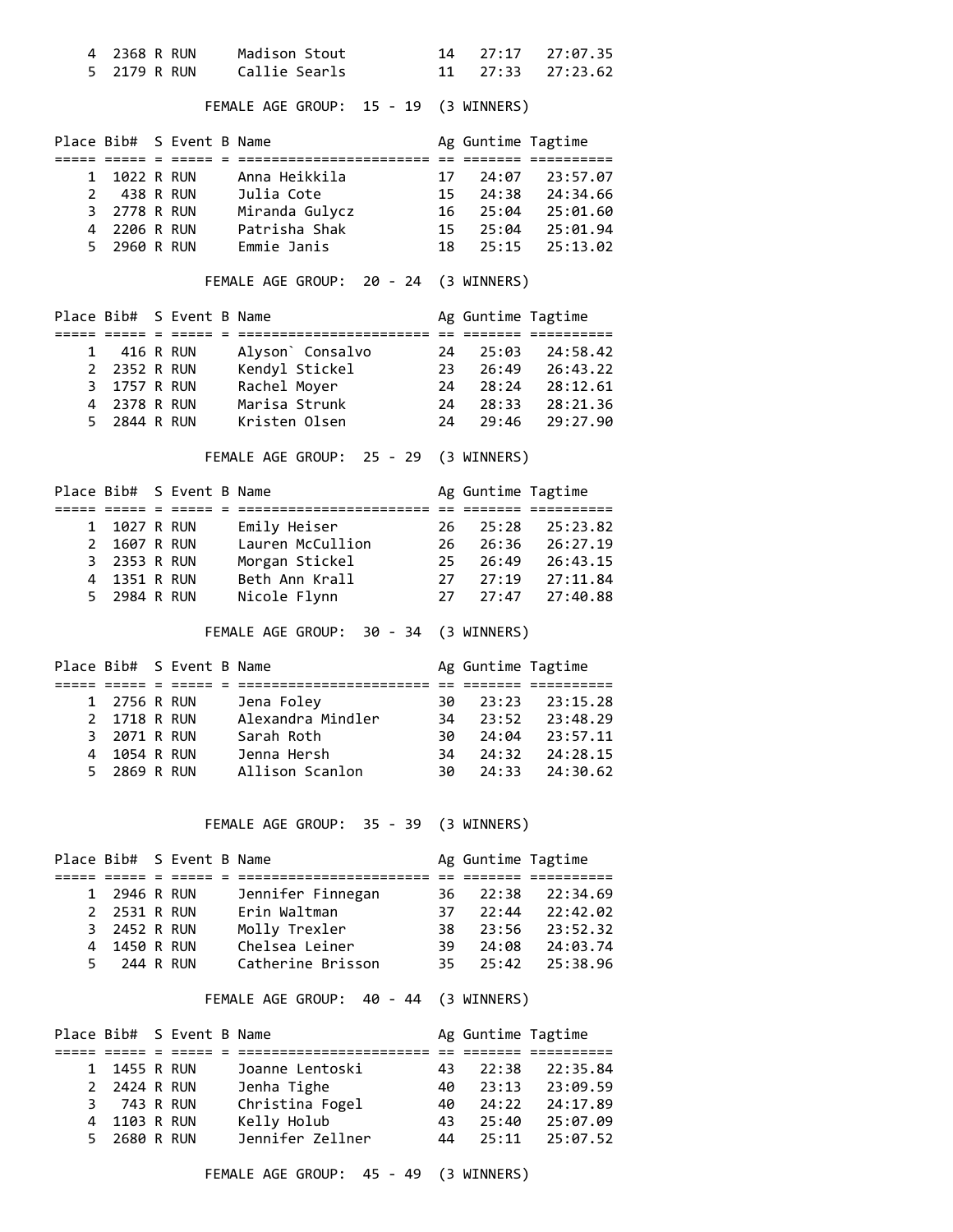|                       |                         | Place Bib# S Event B Name |                                                                          |          | Ag Guntime Tagtime |                       |
|-----------------------|-------------------------|---------------------------|--------------------------------------------------------------------------|----------|--------------------|-----------------------|
|                       |                         |                           |                                                                          |          |                    |                       |
| 1                     | 1957 R RUN              |                           | Sonia Pugeda                                                             | 45       | 22:55              | 22:51.30              |
| $\mathbf{2}^{\prime}$ | 977 R RUN               |                           | Jessica Harrington                                                       | 46       | 23:44              | 23:40.94              |
| 3                     | 2903 R RUN              |                           | Kristin Wade                                                             | 49       | 24:01              | 23:52.55              |
| 4                     | 1152 R RUN              |                           | Debra Hunsicker                                                          | 49       | 24:59              | 24:54.85              |
| 5                     |                         | 623 R RUN                 | Laura Dunne                                                              | 46       | 25:34              | 25:29.87              |
|                       |                         |                           | FEMALE AGE GROUP: 50 - 54                                                |          | (3 WINNERS)        |                       |
|                       |                         |                           |                                                                          |          |                    |                       |
|                       |                         | Place Bib# S Event B Name |                                                                          |          | Ag Guntime Tagtime |                       |
|                       |                         |                           |                                                                          |          |                    |                       |
| 1<br>2                | 1926 R RUN<br>495 R RUN |                           | Jani Poh-Pike                                                            | 54<br>51 | 23:27<br>25:27     | 23:24.81              |
| 3                     | 2942 R RUN              |                           | Kimberly Daubert<br>Wendy Herrmann                                       | 50       | 26:43              | 25:23.69<br>26:31.81  |
| 4                     |                         | 39 R RUN                  | Anna Ames                                                                | 51       | 27:00              | 26:54.13              |
| 5                     | 2594 R RUN              |                           | Patti White                                                              | 53       | 27:10              | 27:03.18              |
|                       |                         |                           |                                                                          |          |                    |                       |
|                       |                         |                           | FEMALE AGE GROUP: 55 - 59                                                |          | (3 WINNERS)        |                       |
|                       |                         | Place Bib# S Event B Name |                                                                          |          | Ag Guntime Tagtime |                       |
| 1                     |                         | 2099 R RUN                | Jill Salim                                                               | 55       | 23:16              | 23:12.87              |
| $\mathbf{2}^{\prime}$ | 2785 R RUN              |                           |                                                                          |          |                    | 24:29.43              |
| 3                     | 2910 R RUN              |                           |                                                                          |          | 24:37<br>24:48     | 24:44.65              |
| 4                     | 1124 R RUN              |                           | Corinna Heffelfinger 55<br>Karen Yarnot Zeigenfuss 55<br>Sofia Howard 59 |          | 25:25              | 25:19.81              |
| 5                     | 2351 R RUN              |                           | Bonnie Stickel                                                           | 57       | 25:57              | 25:51.37              |
|                       |                         |                           |                                                                          |          |                    |                       |
|                       |                         |                           | FEMALE AGE GROUP: 60 - 64                                                |          | (3 WINNERS)        |                       |
|                       |                         | Place Bib# S Event B Name |                                                                          |          | Ag Guntime Tagtime |                       |
|                       |                         |                           |                                                                          |          |                    |                       |
| 1                     |                         | 1967 R RUN                | Vivian Ramirez                                                           | 62       | 26:37              | 26:29.27              |
| $\overline{2}$        | 1133 R RUN              |                           | Alison Hudak                                                             | 61       | 27:01              | 26:53.77              |
| 3                     | 772 R RUN               |                           | Dawn Frey                                                                | 64       | 27:27              | 27:19.85              |
| 4                     | 2877 R RUN              |                           | Susan Seip                                                               | 61       | 27:39              | 27:22.00              |
| 5                     |                         | <b>158 R RUN</b>          | Elizabeth Best                                                           | 64       | 28:40              | 28:29.65              |
| 6                     |                         | 518 R RUN                 | Barbara Deffley                                                          | 64       | 29:24              | 29:13.83              |
|                       |                         |                           | FEMALE AGE GROUP:<br>65 - 69 (3 WINNERS)                                 |          |                    |                       |
|                       |                         | Place Bib# S Event B Name |                                                                          |          | Ag Guntime Tagtime |                       |
|                       |                         |                           |                                                                          |          | 26:38              | == ======= ========== |
| 1<br>$\overline{2}$   | 1323 R RUN              |                           | Joan Koch                                                                | 65       |                    | 26:30.97              |
| 3                     | 2013 R RUN              | 18 R RUN                  | Cathy Akridge<br>Kathleen Rex                                            | 67<br>65 | 27:50              | 27:45.99              |
| 4                     |                         |                           | Donna D Silverberg                                                       | 68       | 28:27              | 28:18.79              |
| 5                     | 2249 R RUN              |                           |                                                                          | 66       | 32:38              | 32:24.89              |
| 6                     | 1294 R RUN              | <b>658 R RUN</b>          | Deborah Kipp<br>Kathy Englert                                            | 66       | 33:40<br>35:23     | 33:00.52<br>34:28.82  |
|                       |                         |                           | FEMALE AGE GROUP: 70 - 74                                                |          | (3 WINNERS)        |                       |
|                       |                         |                           |                                                                          |          |                    |                       |
|                       |                         | Place Bib# S Event B Name |                                                                          |          | Ag Guntime Tagtime |                       |
|                       |                         | 588 R RUN                 | Colleen Donahue                                                          | 71       |                    |                       |
| 1                     |                         |                           |                                                                          |          | 35:38              | 34:59.37              |
| 2<br>3                | 1876 R RUN              | 340 R RUN                 | Liz Parise<br>Janice Catona                                              | 72<br>70 | 36:39<br>38:54     | 35:49.54<br>38:12.77  |
| 4                     |                         |                           |                                                                          | 73       | 39:00              |                       |
|                       |                         | 86 R RUN                  | Mary Ann Balascki                                                        | 72       |                    | 38:24.41              |
| 5<br>6                | 2299 R RUN              | <b>78 R RUN</b>           | Sharon Snyder<br>Susanne Bain                                            | 72       | 42:03<br>44:01     | 41:26.91              |
|                       |                         |                           |                                                                          |          |                    | 43:22.58              |
|                       |                         |                           | FEMALE AGE GROUP:<br>75 - 79                                             |          | (3 WINNERS)        |                       |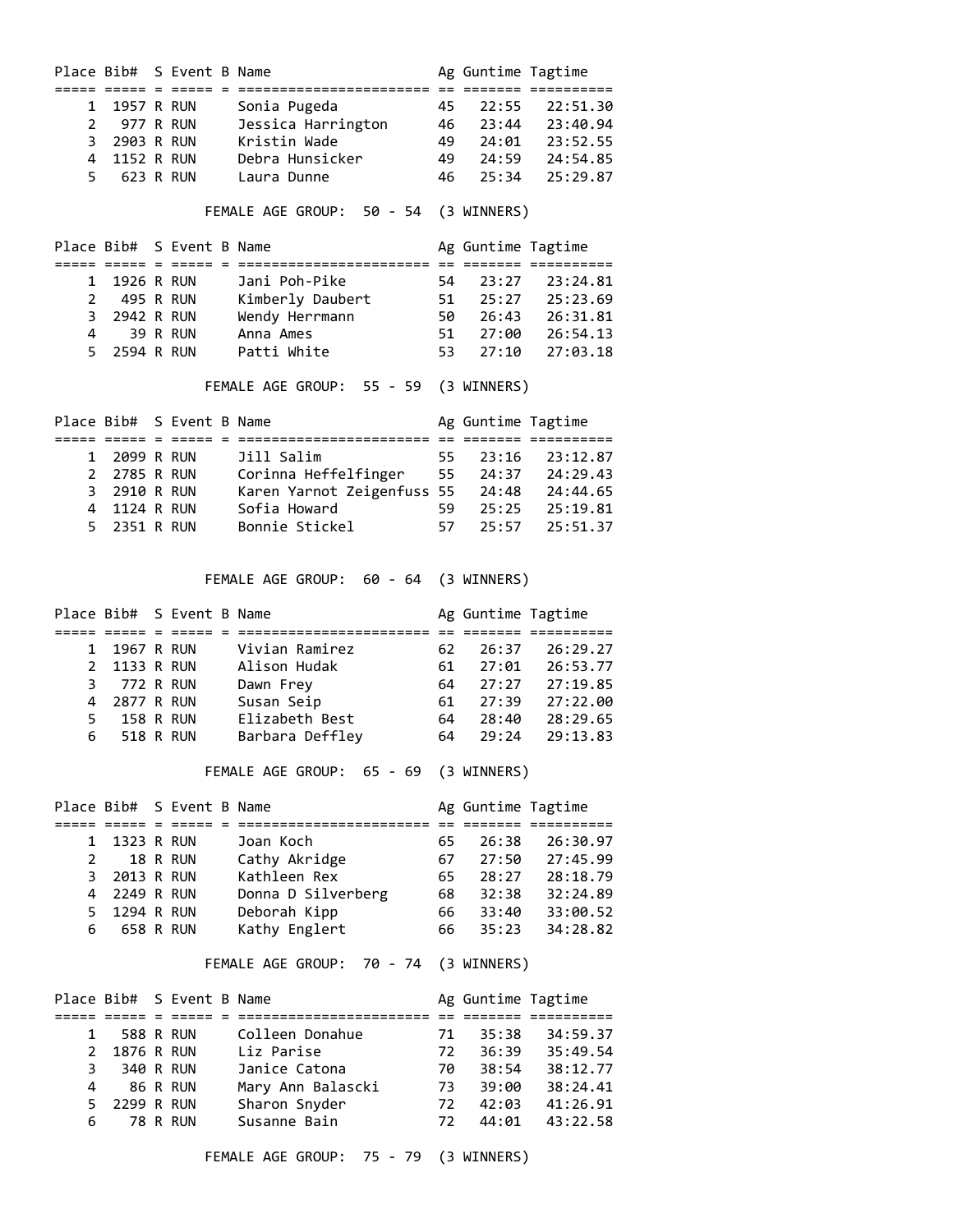| Place Bib# S Event B Name                                                                                                                                           | Ag Guntime Tagtime                                 |
|---------------------------------------------------------------------------------------------------------------------------------------------------------------------|----------------------------------------------------|
|                                                                                                                                                                     |                                                    |
| 2687 R RUN<br>Jacqueline Zobb<br>1                                                                                                                                  | 76 41:38 41:01.09                                  |
| $\mathbf{2}^{\prime}$<br>2438 R RUN<br>Y Christiane Torchia                                                                                                         | 76 45:52 44:50.17                                  |
| 3<br>1265 R RUN<br>Fay Kennedy                                                                                                                                      |                                                    |
| 4<br>45 R RUN<br>Gard Anestad                                                                                                                                       | $77$ $48:14$ $48:07.60$<br>$76$ $49:20$ $48:07.94$ |
| 5<br>2153 R RUN<br>Maria Scholler                                                                                                                                   | 78 57:35 56:23.71                                  |
| FEMALE AGE GROUP: 80 - 99 (3 WINNERS)                                                                                                                               |                                                    |
| Place Bib# S Event B Name                                                                                                                                           | Ag Guntime Tagtime                                 |
|                                                                                                                                                                     |                                                    |
| 614 R RUN Dorie Drummer<br>85<br>1                                                                                                                                  | 59:44 58:36.52                                     |
|                                                                                                                                                                     |                                                    |
| 5K RUN TEAM RESULTS-BASED ON TAGTIME                                                                                                                                |                                                    |
|                                                                                                                                                                     |                                                    |
| 1. 1:55:32.92 THE GIRLS: STRIKING OUT CANCER ONE BASE AT A TIME ( 23:06.58)                                                                                         |                                                    |
|                                                                                                                                                                     | R                                                  |
| 1 20:32.55 551 Katie P Desiderio F 40 RUN<br>2 20:48.47 300 Payton Campbell F 12 RUN<br>3 23:10.05 254 Kathryn Brown F 40 RUN<br>4 24:34.66 438 Julia Cote F 15 RUN | R                                                  |
|                                                                                                                                                                     | R                                                  |
|                                                                                                                                                                     | <b>F 15 RUN</b><br>R                               |
| 26:27.19<br>1607 Lauren McCullion F 26 RUN<br>5                                                                                                                     |                                                    |
| 1991 Shannon Reidnauer F 45 RUN                                                                                                                                     | R<br>R                                             |
| 6(26:28.12)                                                                                                                                                         |                                                    |
| 2. 2:09:34.24 TIGHE ORTHODONTICS                                                                                                                                    | 25:54.84)<br>€                                     |
| 1                                                                                                                                                                   | R                                                  |
| $\mathbf{2}^{\prime}$                                                                                                                                               | R                                                  |
| 26:25.54 302 Stella Campeotto F 15 RUN<br>3                                                                                                                         | R                                                  |
| 4 27:39.97 301 Lyla Campeotto F 15 RUN                                                                                                                              |                                                    |
| 1154 Kirsten Hunter F 28 RUN<br>27:50.99                                                                                                                            | R<br>R                                             |
| 5<br>6 (<br>28:29.59) 997 Robin Haugh F 31 RUN                                                                                                                      | R                                                  |
|                                                                                                                                                                     |                                                    |
| 3. 2:15:52.65 DOTTIE'S BUTTERFLIES                                                                                                                                  | 27:10.53)<br>(                                     |
| 25:07.52<br>2680 Jennifer Zellner<br>1                                                                                                                              | R<br><b>F 44 RUN</b>                               |
| 2<br>25:23.69<br>495 Kimberly Daubert                                                                                                                               | F 51 RUN<br>R                                      |
| 264 Michelle Brustlin<br>3<br>28:14.38                                                                                                                              | <b>F 52 RUN</b><br>R                               |
| 4<br>10 Rebecca Achey<br>28:33.05                                                                                                                                   | F 43 RUN<br>R                                      |
| 5<br>1431 Monica Lazarus<br>28:34.01                                                                                                                                | <b>F 44 RUN</b><br>R                               |
| 6 (<br>2929 Eleanor McAfee<br>58:19.52)                                                                                                                             | <b>F 56 RUN</b><br>R                               |
| 4. 2:20:50.93 ST. LUKE'S UNIVERSITY HEALTH NETWORK                                                                                                                  | 28:10.18)<br>(                                     |
|                                                                                                                                                                     |                                                    |
| 2099 Jill Salim<br>23:12.87<br>1                                                                                                                                    | <b>F 55 RUN</b><br>R                               |
| $\overline{2}$<br>26:55.05<br>1538 Lori Malsch                                                                                                                      | <b>F 46 RUN</b><br>R                               |
| 3<br>29:58.28 998 Kristin Haupt                                                                                                                                     | <b>F 40 RUN</b><br>R                               |
| $\overline{4}$<br>1229 Kathleen Katchur<br>30:12.24                                                                                                                 | R<br><b>F 29 RUN</b>                               |
| 5<br>30:32.49<br>2611 Krystle Williamson                                                                                                                            | F 31 RUN<br>R                                      |
| 6 (<br>1530 Betty Male<br>31:00.04)                                                                                                                                 | <b>F 54 RUN</b><br>R                               |
| 5. 2:25:05.35 BB&T UNITED FOR WOMEN                                                                                                                                 | 29:01.07)<br>$\overline{ }$                        |
|                                                                                                                                                                     |                                                    |
| 1<br>26:21.67<br>1859 Lauryn Orozco                                                                                                                                 | <b>F 39 RUN</b><br>R                               |
| 2<br>28:21.36<br>2378 Marisa Strunk                                                                                                                                 | <b>F 24 RUN</b><br>R                               |
| 3<br>1264 Ann Kennebeck<br>30:02.65                                                                                                                                 | R<br><b>F 54 RUN</b>                               |
| $\overline{4}$<br>770 Clare Freimuth<br>30:08.78                                                                                                                    | <b>F 29 RUN</b><br>R                               |
| 5<br>2523 Kathryn Wallace<br>30:10.89                                                                                                                               | <b>F 42 RUN</b><br>R                               |
| 6 (<br>30:22.50)<br>2060 Kim Rosario                                                                                                                                | <b>F 52 RUN</b><br>R                               |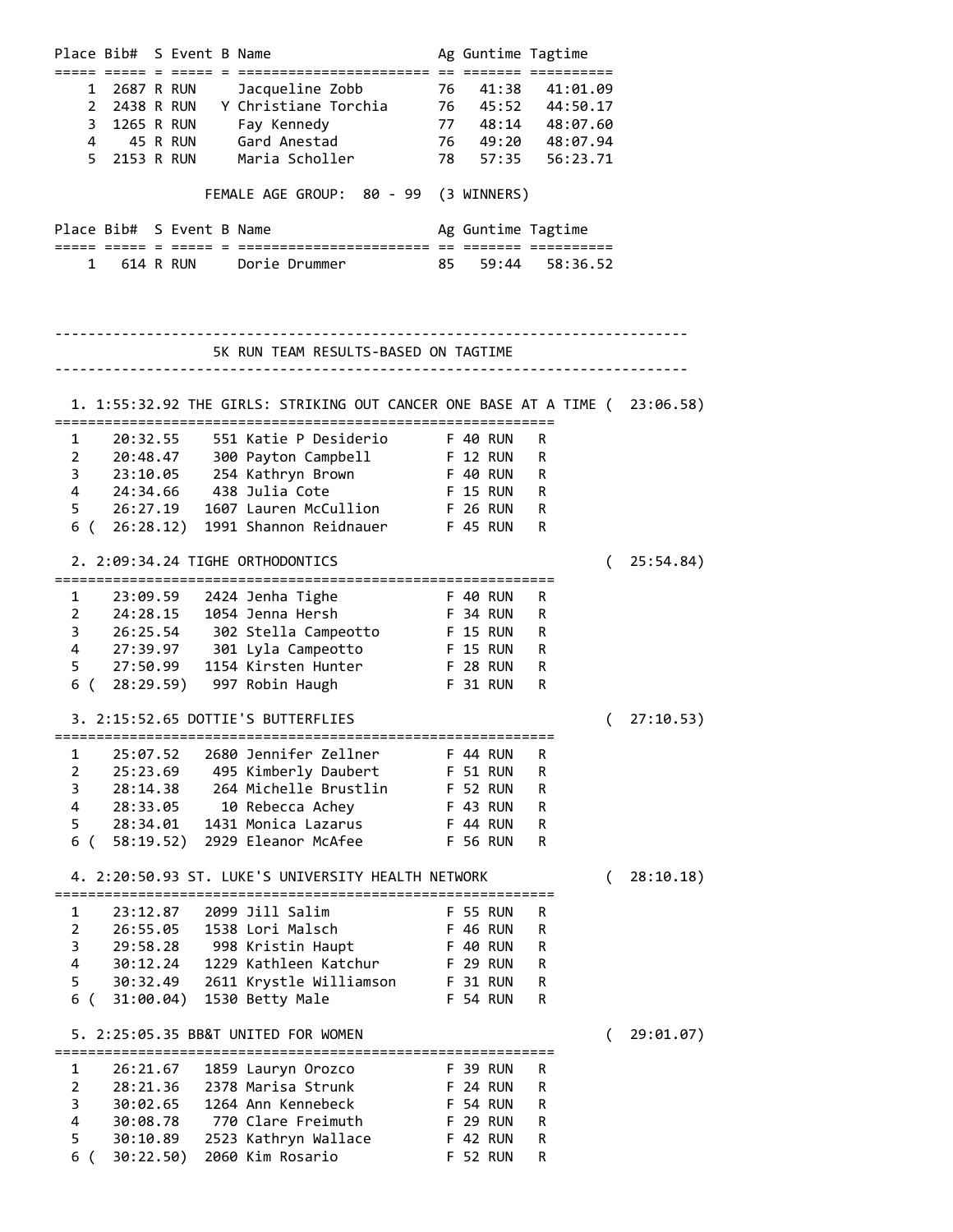| 6. 2:25:45.03 GABBY'S GANG                                                         |                      |        | € | 29:09.00) |
|------------------------------------------------------------------------------------|----------------------|--------|---|-----------|
| 212 Madison Bowman                                                                 |                      |        |   |           |
| 22:20.50<br>1<br>2<br>30:24.38<br>470 Brooke Cuscino                               | F 14 RUN<br>F 13 RUN | R<br>R |   |           |
| 3<br>30:24.39<br>2304 Cassidy Solt                                                 | F 12 RUN             | R      |   |           |
| 4<br>1752 Sarah Mosser<br>30:57.82                                                 | F 43 RUN             | R      |   |           |
| 5<br>31:37.94                                                                      |                      | R      |   |           |
| 210 Haley Bowman                                                                   | F 16 RUN             |        |   |           |
| 6 (<br>279 Chloe Burnand<br>39:08.52)                                              | F 11 RUN             | R      |   |           |
| 7. 2:25:51.57 OAA PINK PAWS PACK                                                   |                      |        |   | 29:10.31) |
| 25:29.87<br>623 Laura Dunne<br>1                                                   | F 46 RUN             | R      |   |           |
| 2<br>773 Keri Freyman<br>26:07.31                                                  | <b>F 34 RUN</b>      | R      |   |           |
| 3<br>28:29.30 369 Christine Ciaverelli                                             | F 34 RUN             | R      |   |           |
| 4<br>2249 Donna D Silverberg<br>32:24.89                                           | F 68 RUN             | R      |   |           |
| 5<br>33:20.20<br>1199 Michele Jones                                                | F 58 RUN             | R      |   |           |
| 34:38.47) 823 Sandra Gee<br>6 (                                                    | F 25 RUN             | R      |   |           |
| 8. 2:26:03.83 FIRST STRIDES                                                        |                      |        | € | 29:12.76) |
|                                                                                    |                      |        |   |           |
| 1227 Jacqueline Karpow<br>1<br>26:26.72                                            | <b>F 44 RUN</b>      | R      |   |           |
| $\overline{2}$<br>1021 Theresa Hegel<br>27:56.09                                   | F 40 RUN             | R      |   |           |
| 3<br>318 Hazel Carrera<br>29:22.34                                                 | <b>F 44 RUN</b>      | R      |   |           |
| 4<br>519 Jerri Defiore<br>29:35.56                                                 | F 54 RUN             | R      |   |           |
| 171 Doni Binczak<br>5<br>32:43.12                                                  | F 57 RUN             | R      |   |           |
| 33:03.87)<br>2565 Lori Weiss<br>6 (                                                | F 54 RUN             | R      |   |           |
|                                                                                    |                      |        |   |           |
| 9. 2:30:22.09 TEAM APOLLO                                                          |                      |        |   | 30:04.41) |
| 1124 Sofia Howard<br>1<br>25:19.81                                                 | <b>F 59 RUN</b>      | R      |   |           |
| $\overline{2}$<br>26:47.95<br>906 Rachel Griffith                                  | F 34 RUN             | R      |   |           |
| 3<br>31:06.72<br>2320 Hannah Srock                                                 | F 34 RUN             | R      |   |           |
| 4<br>32:53.89<br>2319 Elizabeth Srock                                              | F 37 RUN             | R      |   |           |
| 5                                                                                  |                      | R      |   |           |
| 508 Brittany Deangelis F 30 RUN<br>34:13.72<br>6 (<br>34:21.40)<br>1456 Donna Leon | <b>F 59 RUN</b>      | R      |   |           |
|                                                                                    |                      |        |   |           |
| 10. 2:30:46.70 CC AND FRIENDS                                                      |                      |        |   | 30:09.34) |
| 1<br>23:52.55<br>2903 Kristin Wade                                                 | F 49 RUN             | R      |   |           |
| $\overline{2}$<br>2122 Maggie Scalzo<br>30:58.44                                   | <b>F 12 RUN</b>      | R      |   |           |
| 31:57.32<br>3<br>2794 Concetta Hynes                                               | F 45 RUN             | R      |   |           |
| 4<br>31:58.81<br>2123 Theresa Scalzo                                               | <b>F 48 RUN</b>      | R      |   |           |
| 31:59.58<br>1602 Michele McCann<br>5                                               | <b>F 44 RUN</b>      | R      |   |           |
| 6 (<br>32:04.90) 690 Jessica Fallet                                                | F 37 RUN             | R      |   |           |
| 11. 2:31:24.98 LEHIGH VALLEY CANCER INSTITUTE                                      |                      |        |   | 30:16.99) |
|                                                                                    |                      |        |   |           |
| 1626 Alyson McIntosh<br>1<br>26:48.72                                              | <b>F 41 RUN</b>      | L      |   |           |
| $2^{\circ}$<br>28:14.24 2336 Karen Steele                                          | F 49 RUN             | R      |   |           |
| 31:21.27 121 Alexandra Bauman<br>3                                                 | F 30 RUN             | R      |   |           |
| 4 31:39.00<br>1499 Erin Ludwig                                                     | F 32 RUN             | R      |   |           |
| 5 33:21.75 1890 Courtney Penrose                                                   | <b>F 28 RUN</b>      | R      |   |           |
| 6 (34:56.79)<br>2312 Leilani Souders                                               | <b>F 55 RUN</b>      | R      |   |           |
| 12. 2:32:38.87 DUNNE MANNING                                                       |                      |        |   | 30:31.77) |
| 1                                                                                  | F 33 RUN             | R      |   |           |
| 29:35.93 1218 Jennifer Kappes<br>30:02.39 2434 Maura Topper<br>$2^{\sim}$          |                      |        |   |           |
|                                                                                    | F 33 RUN             | R      |   |           |
| 3 30:03.10<br>2436 Patrina Topper                                                  | F 41 RUN             | R      |   |           |
| 4 30:47.85<br>1657 Molly Merkel                                                    | <b>F 26 RUN</b>      | R      |   |           |
| 1013 Michelle Heffelfinger F 37 RUN<br>$5 -$<br>32:09.60                           |                      | R      |   |           |
| 6 (<br>33:10.57)<br>697 Whitney Farrand F 24 RUN                                   |                      | R      |   |           |
| 13. 2:35:52.77 AIR PRODUCTS                                                        |                      |        | € | 31:10.55) |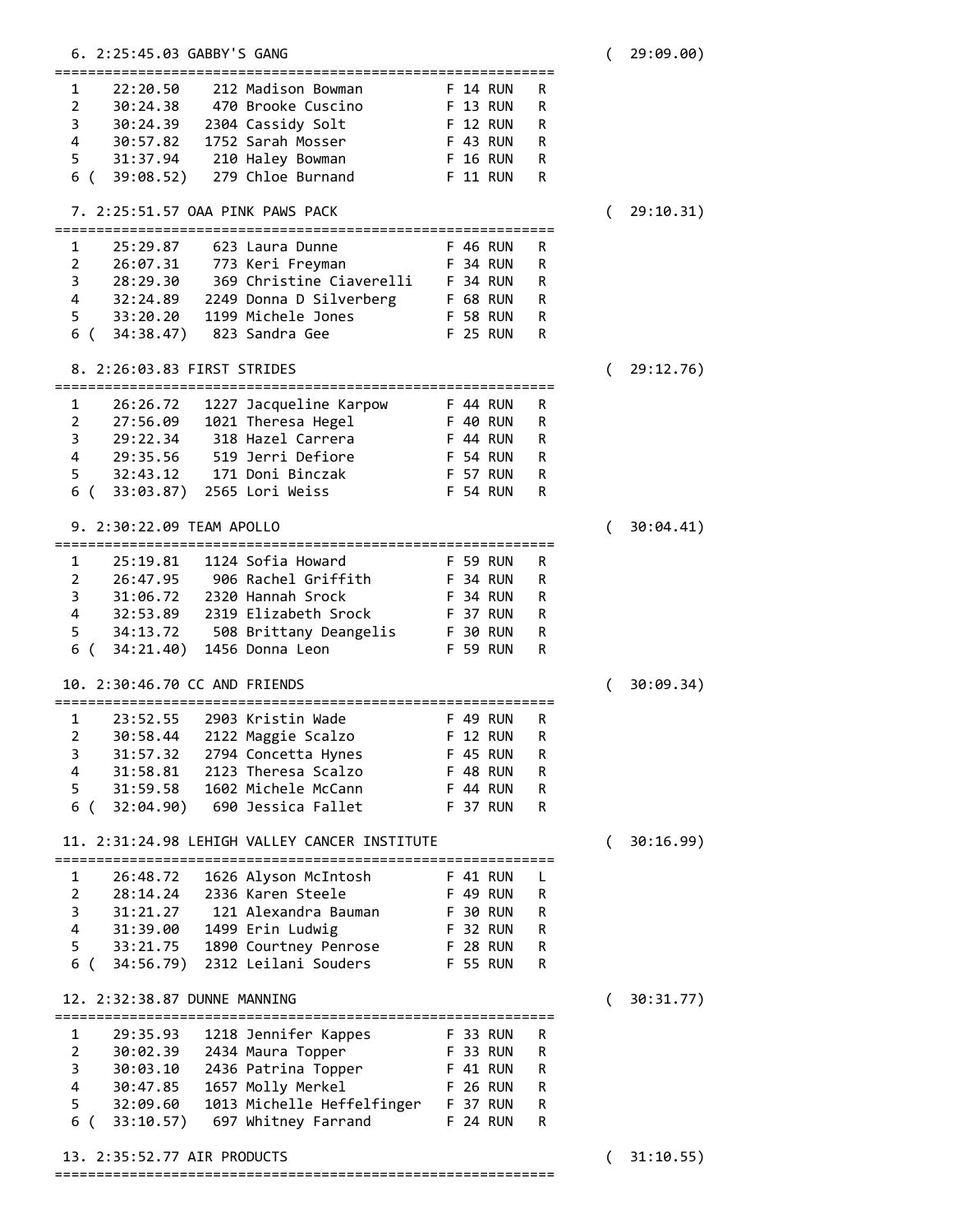| 1              | 26:35.20                               | 1504 Elizabeth Lutostansky F 49 RUN                                           |          |                 | R |          |   |           |
|----------------|----------------------------------------|-------------------------------------------------------------------------------|----------|-----------------|---|----------|---|-----------|
| $\overline{2}$ |                                        | 27:40.88 2984 Nicole Flynn<br><b>F</b> 27 RUN                                 |          |                 | R |          |   |           |
|                |                                        | 3 33:45.80 695 Mallory Farnand F 12 RUN                                       |          |                 | R |          |   |           |
|                |                                        | 4 33:46.98 696 Sarah Farnand<br><b>F</b> 43 RUN                               |          |                 | R |          |   |           |
|                |                                        | 5 34:03.91 647 Rosemary Eibach F 58 RUN                                       |          |                 | R |          |   |           |
|                | 6 (35:32.99) 1285 Mary Kibler          |                                                                               |          | <b>F 43 RUN</b> | R |          |   |           |
|                |                                        | 14. 2:39:29.34 ST.LUKE'S ALLENTOWN CAMPUS                                     |          |                 |   | (        |   | 31:53.86) |
|                |                                        |                                                                               |          |                 |   |          |   |           |
| 1              | 27:45.87                               | 1473 Christine Lewbart                                                        |          | <b>E</b> 39 RUN | R |          |   |           |
| $2^{\circ}$    |                                        | 28:32.90 2602 Anna Wilkins                                                    |          | <b>F 32 RUN</b> | R |          |   |           |
|                |                                        | 3 29:08.01 2623 Katie Witko                                                   |          | <b>F 32 RUN</b> | R |          |   |           |
|                |                                        | 4 33:08.78 373 Emily Cisek                                                    |          | <b>F 41 RUN</b> | R |          |   |           |
| 5              |                                        | 40:53.78 2005 Gloria Reiter F 62 RUN                                          |          |                 | R |          |   |           |
|                | 15. 2:39:33.63 AM LUXE                 |                                                                               |          |                 |   | $\left($ |   | 31:54.72) |
| $\mathbf{1}$   |                                        | 26:22.78 645 Leigh Ehrlich<br><b>E</b> 49 RUN                                 |          |                 | R |          |   |           |
|                |                                        | 2 31:19.35 786 Melissa Fullerton F 55 RUN                                     |          |                 | R |          |   |           |
|                |                                        | 3 33:50.25 2391 Ann Supinski                                                  |          | F 60 RUN        | R |          |   |           |
|                |                                        | 4 33:54.01 2073 Florence Rowski                                               |          | <b>F 58 RUN</b> | R |          |   |           |
| 5              | 34:07.24                               | 344 Jennifer Ceneviva F 47 RUN                                                |          |                 | R |          |   |           |
|                | 16. 2:41:04.25 NAZARETH BARBELL        |                                                                               |          |                 |   | (        |   | 32:12.85) |
|                |                                        |                                                                               |          |                 |   |          |   |           |
| 1              |                                        | 31:25.08  1963  Amanda Rae                                                    |          | <b>F 41 RUN</b> | R |          |   |           |
|                |                                        | 2 31:25.27 1246 Janna Keiser F 46 RUN                                         |          |                 | R |          |   |           |
|                | 3 31:26.32 1659 Tara Merkle            |                                                                               |          | F 46 RUN        | R |          |   |           |
|                |                                        | 4 32:12.58 313 Jamie Carpenter F 46 RUN                                       |          |                 | R |          |   |           |
| $5 -$          |                                        | 34:35.00 1944 Andi Prestifilippo F 41 RUN                                     |          |                 | R |          |   |           |
|                | 6 ( 45:17.57) 1668 Susie Metz          |                                                                               |          | <b>F 71 RUN</b> | R |          |   |           |
|                | 17. 2:46:07.30 D&B: CV TEAM PINK!      |                                                                               |          |                 |   | (        |   | 33:13.46) |
|                |                                        |                                                                               |          |                 |   |          |   |           |
| $\mathbf{1}$   | 30:14.88                               | 1470 Jennifer Leto                                                            |          | <b>F 50 RUN</b> | R |          |   |           |
|                |                                        | 2 30:20.39 2235 Siew Shiraishi F 56 RUN                                       |          |                 | R |          |   |           |
|                |                                        | 3 30:27.93 1469 Danielle Leto F 14 RUN                                        |          |                 | R |          |   |           |
|                | 4 35:07.06 531 Gena Delong             |                                                                               |          | <b>F 39 RUN</b> | R |          |   |           |
| 5              |                                        | 39:57.04 532 Olivia Delong                                                    |          | F 20 RUN        | R |          |   |           |
|                | 6(1:04:08.91)                          | 1468 Abby Leto                                                                |          | F 12 RUN        | W |          |   |           |
|                | 18. 2:52:22.75 VERSUM MATERIALS        |                                                                               |          |                 |   |          | ( | 34:28.55) |
| 1              | 25:20.72                               |                                                                               |          | F 44 RUN        | R |          |   |           |
| 2              | 31:38.27                               | 1292 Danielle King<br>372 Lisa Ann Cich                                       |          | <b>F 50 RUN</b> | R |          |   |           |
| 3              | 33:12.91                               |                                                                               |          | F 39 RUN        | R |          |   |           |
| 4              | 34:49.08                               | 41 Courtney Ancker<br>506 Micaela De Benedetto                                |          | <b>F 24 RUN</b> | R |          |   |           |
| 5              | 47:21.77                               | 211 Jessica Bowman                                                            |          | F 44 RUN        | R |          |   |           |
|                |                                        |                                                                               |          |                 |   |          |   |           |
|                | 19. 2:54:39.16 THE PINKETTES<br>====== |                                                                               |          |                 |   | (        |   | 34:55.83) |
| 1              | 27:17.72                               | 2229 April Shiber                                                             |          | F 54 RUN        | R |          |   |           |
| 2              | 29:33.32                               | 432 Michelle Corvaia                                                          | F 43 RUN |                 | R |          |   |           |
| 3              | 30:47.73                               | 443 Amy Courter                                                               |          | <b>F 48 RUN</b> | R |          |   |           |
| 4              | 42:26.47                               | 2051 Theresa Romain                                                           |          | <b>F 53 RUN</b> | R |          |   |           |
| 5              | 44:33.92                               | 1391 Jill Kuritz                                                              |          | <b>F 52 RUN</b> | R |          |   |           |
|                | 6 ( 44:45.92)                          | 88 Christine Balliet                                                          |          | F 48 RUN        | R |          |   |           |
|                |                                        | 20. 2:56:54.86 CRAYOLA RAZZLE DAZZLE ROSES<br>=============================== |          |                 |   | (        |   | 35:22.97) |
| 1              | 27:03.84                               | 611 Carrie Driscole                                                           |          | <b>F 33 RUN</b> | R |          |   |           |
| $\overline{2}$ | 29:48.09                               | 175 Megan Bittle                                                              |          | <b>F 18 RUN</b> | R |          |   |           |
| 3              | 32:38.01                               | 89 Michelle Balliet                                                           |          | F 45 RUN        | R |          |   |           |
| 4              | 38:16.95                               | 2478 Elaine Valdez                                                            |          | <b>F 35 RUN</b> | R |          |   |           |
| 5              | 49:07.97                               | 2695 Sofia Bahteva                                                            |          | <b>F 54 RUN</b> |   |          |   |           |
|                |                                        |                                                                               |          |                 |   |          |   |           |